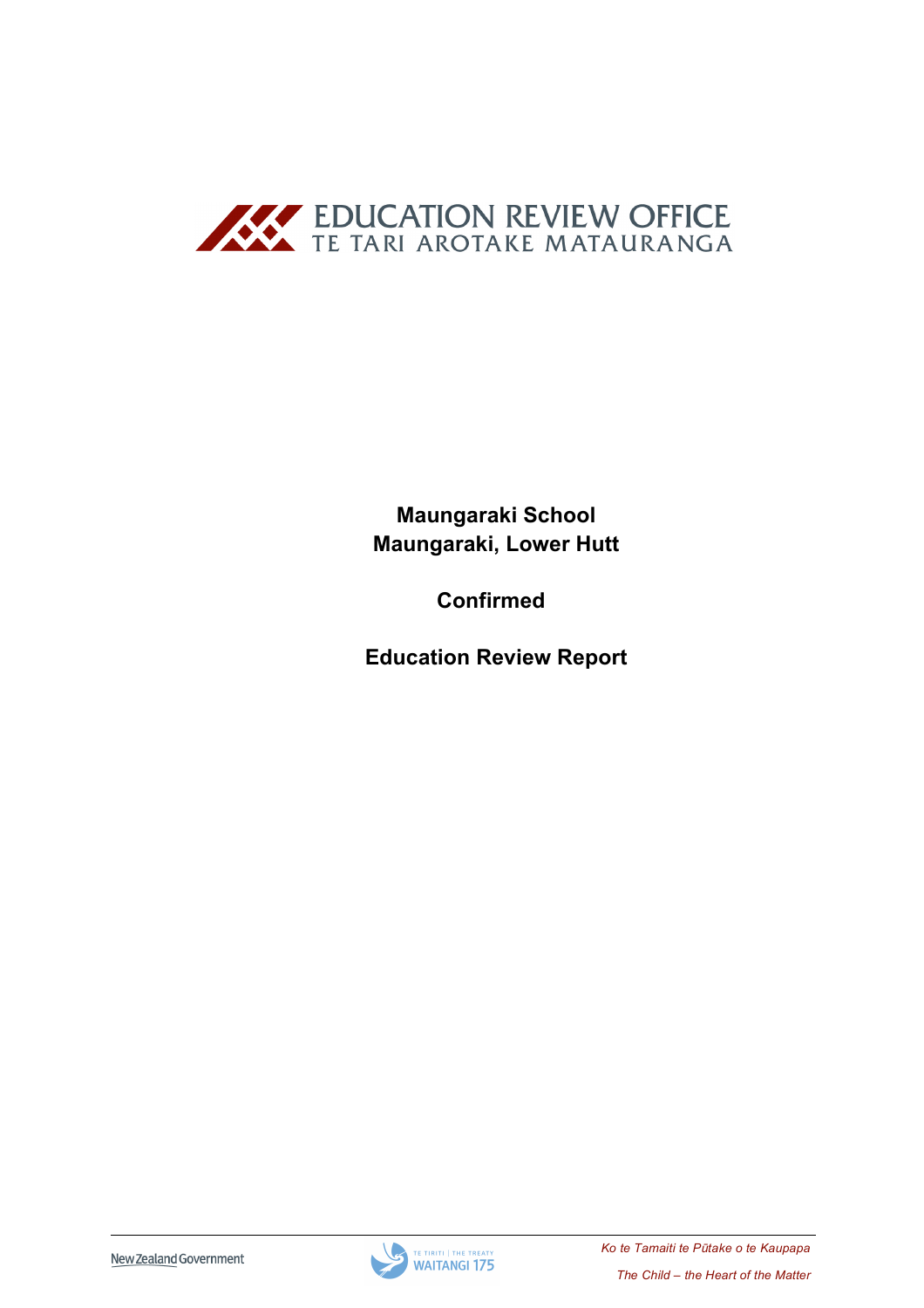# **Education Review Report Maungaraki School**

The purpose of ERO's reviews is to give parents and the wider school community assurance about the quality of education that schools provide and their children receive. An ERO school report answers the question "How effectively is this school's curriculum promoting student learning engagement, progress and achievement?" Under that overarching question ERO reports on the quality of education and learning outcomes for children and for specific groups of children including Māori students, Pacific students and students with special needs. ERO also reports on the quality of the school's systems for sustaining and continuing improvements. The report answers four key questions about the school.

## **Findings**

## **1 Context**

#### **What are the important features of this school that have an impact on student learning?**

Maungaraki School is in the centre of the Maungaraki suburb of Lower Hutt. The roll of 289 is ethnically diverse and includes 11% of students who identify as Māori.

The school has recently reviewed its vision and values. These underpin strategic direction, school systems and classroom programmes. There are high expectations for student engagement and achievement. Digital technologies are widely used to support teaching and learning.

School leaders responded positively to areas identified in the February 2013 ERO report. Teachers are involved in planned, ongoing professional learning and development with a major emphasis on the quality of teaching practice and a recent focus on mathematics.

## **2 Learning**

#### How well does this school use achievement information to make positive changes to learners' **engagement, progress and achievement?**

Student achievement information is very well used by school leaders and staff.

The school's achievement information for 2014 and 2015 indicates that most students achieve at or above in relation to the National Standards in reading, writing and mathematics. Māori student achievement has improved steadily since 2013 and is now similar to their peers in the school. Many students show accelerated progress.

An appropriate range of nationally referenced and school-based assessment tools is well used to:

- recognise and report on trends and patterns of achievement for groups and cohorts including students requiring support
- inform schoolwide planning, target setting and resourcing
- identify students at risk of not achieving, inform appropriate responses and monitor progress.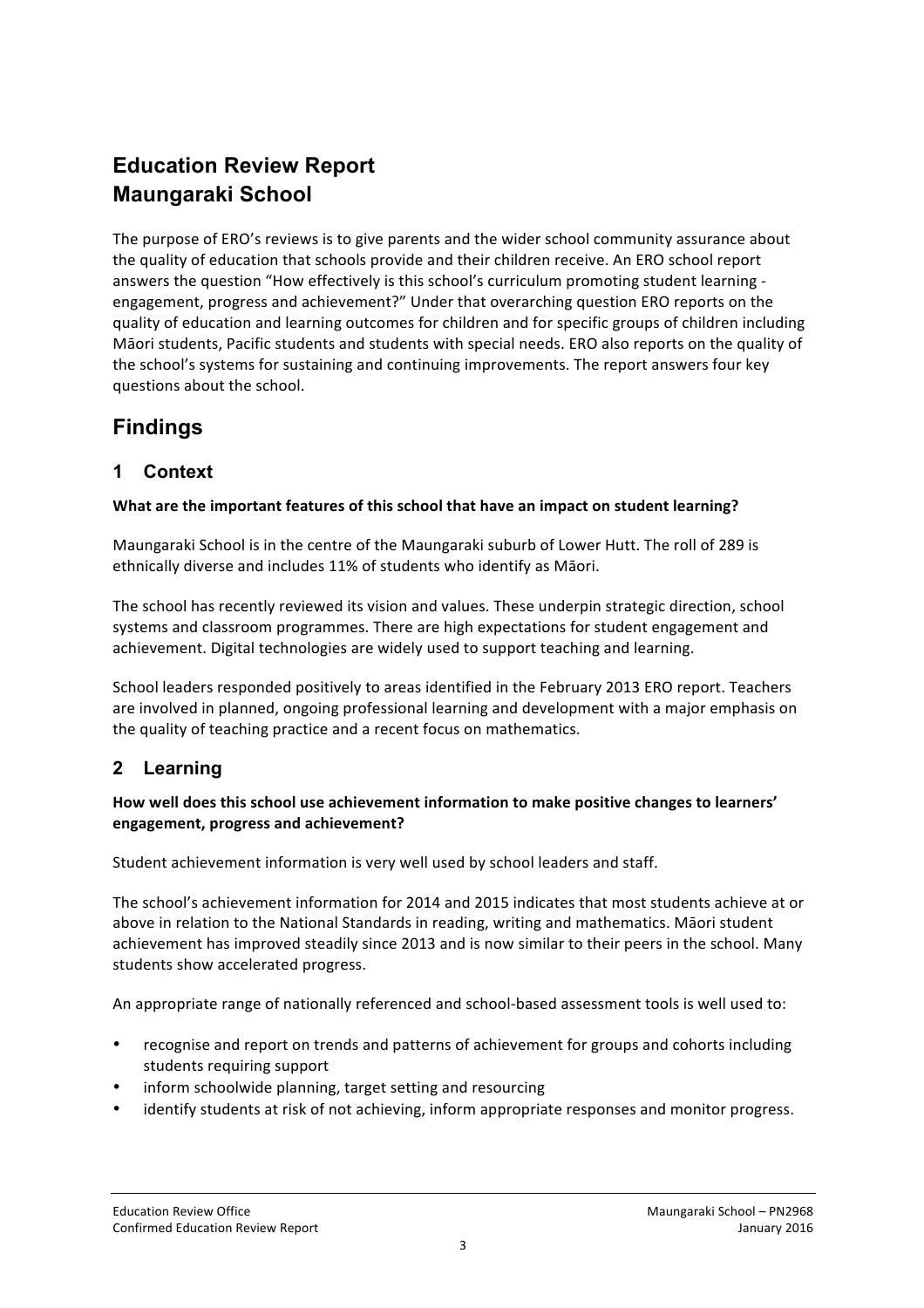Students requiring additional support, or extension, benefit from a comprehensive range of well-managed and monitored support programmes and interventions. These programmes are appropriately implemented by teachers and teacher aides.

Teachers effectively use a wide range of assessment information to develop individual learning pathways, particularly in literacy and mathematics. They implement effective processes that support students to clearly identify their achievement, progress and next learning steps. As a result students are able to monitor their progress and increasingly take responsibility for their own learning.

Parents are well informed about their children's learning through student-led conferences, blogs and ongoing access to their children's learning on-line.

## **3 Curriculum**

#### How effectively does this school's curriculum promote and support student learning?

The curriculum supports student engagement, learning and achievement well.

Students have extensive opportunities to participate and succeed in a wide range of academic, sporting, art, cultural and leadership activities.

The principal and senior leaders are effectively guiding the ongoing review and development of this curriculum. Explicit, clearly articulated core beliefs for teaching and learning and a new graduate student profile are key aspects.

The Treaty of Waitangi has been carefully considered with clear expression of how it impacts the school and community. Significant progress has been made with integrating aspects of te ao Māori. Teachers focus on strengthening culturally responsive practice in their classrooms and their interactions. Leaders recognise the importance of making these expectations explicit in the curriculum documentation.

Students learn in rich stimulating environments that celebrate their work and provide multiple prompts to support learning. Settled classes, well-engaged students, and supportive relationships amongst students and teachers are evident. Students can discuss their learning, levels of achievement and progress in reading, writing and mathematics. In some classrooms students set explicit, realistic learning goals and, in speaking with ERO, were able to explain what they needed to do to progress toward achieving them. Teachers continue to work on strengthening and enhancing students' ability to be self-managing learners.

#### How effectively does the school promote educational success for Māori, as Māori?

The school effectively promotes educational success for Māori students, as Māori.

The raised profile of te ao Māori schoolwide contributes to greater awareness and celebration of tangata whenua. Students and teachers participate enthusiastically in kapa haka, and Māori students have opportunities to demonstrate leadership and take pride in their identity.

Leaders and trustees show high levels of commitment and are making good progress in developing strategies to increase engagement of whanau and wellbeing of students. The establishment of the Ngā Kakano Puawai group gives families and whānau a voice in guiding school progress and development. The board is systematically reviewing its practice in this area and plans to continue to improve educational success for Māori.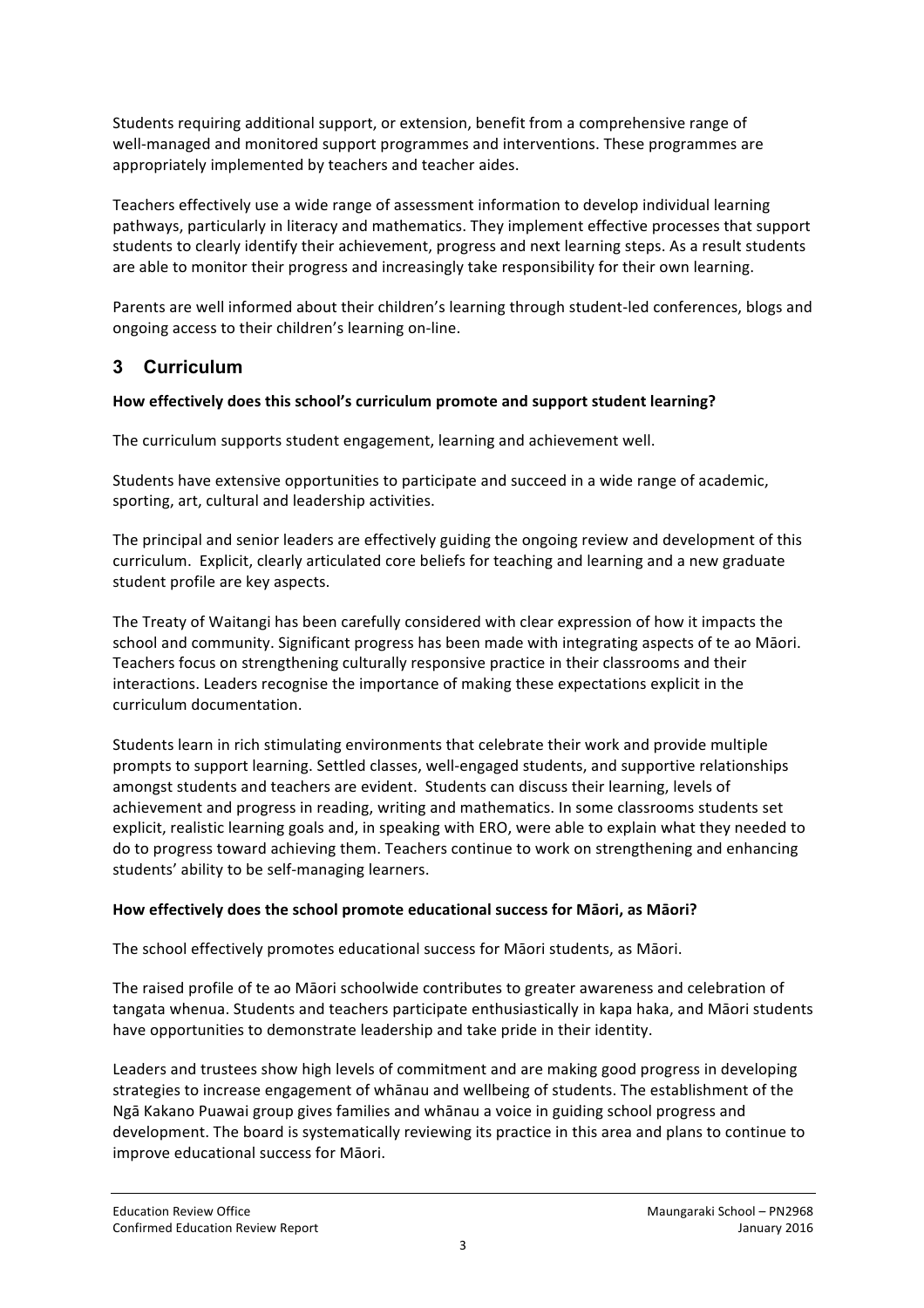## **4 Sustainable Performance**

#### How well placed is the school to sustain and improve its performance?

The school is very well placed to sustain and improve its performance. Key aspects include:

- effective governance from a well-informed board
- a clear strategic vision and plan
- high quality leadership from the principal, well supported by senior leaders
- collegial and supportive staff
- sound systems and processes to monitor and support student wellbeing
- a culture of rigorous, critical reflection and self review leading to improvement
- supportive and involved community
- strong respectful, trusting relationships with a positive school tone and culture.

The board has identified continuing to explore and strengthen consultation and engagement with its diverse community, parents and whānau as an ongoing priority.

#### **Provision for international students**

The school is a signatory to the *Code of Practice for the Pastoral Care of International Students* established under section 238F of the Education Act 1989. No international students were enrolled at the time of the ERO review.

#### **Board assurance on legal requirements**

Before the review, the board of trustees and principal of the school completed the *ERO Board* Assurance Statement and Self-Audit Checklists. In these documents they attested that they had taken all reasonable steps to meet their legislative obligations related to:

- board administration
- curriculum
- management of health, safety and welfare
- personnel management
- financial management
- asset management.

During the review, ERO checked the following items because they have a potentially high impact on student achievement:

- emotional safety of students (including prevention of bullying and sexual harassment)
- physical safety of students
- teacher registration
- processes for appointing staff
- stand-downs, suspensions, expulsions and exclusions
- attendance.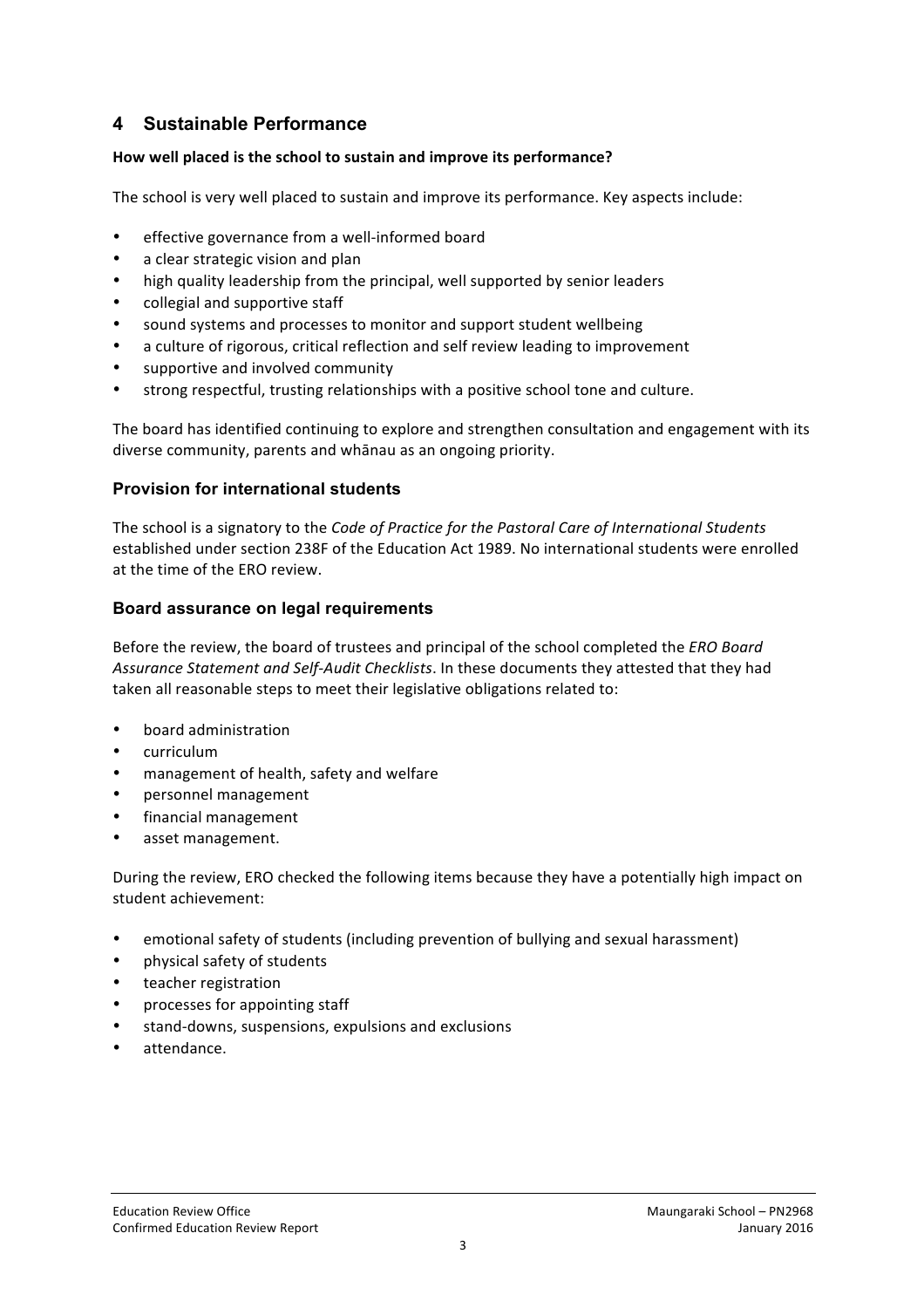#### **Conclusion**

A broad based curriculum provides opportunities for students to participate and celebrate success. Most students achieve at or above the relevant National Standards. Classes are settled with students engaged in their learning. Relationships are positive and respectful. The school remains focused on growing partnership with whānau and parents.

ERO is likely to carry out the next review in four-to-five years.

Joyce Gebbie Deputy Chief Review Officer Central

15 January 2016